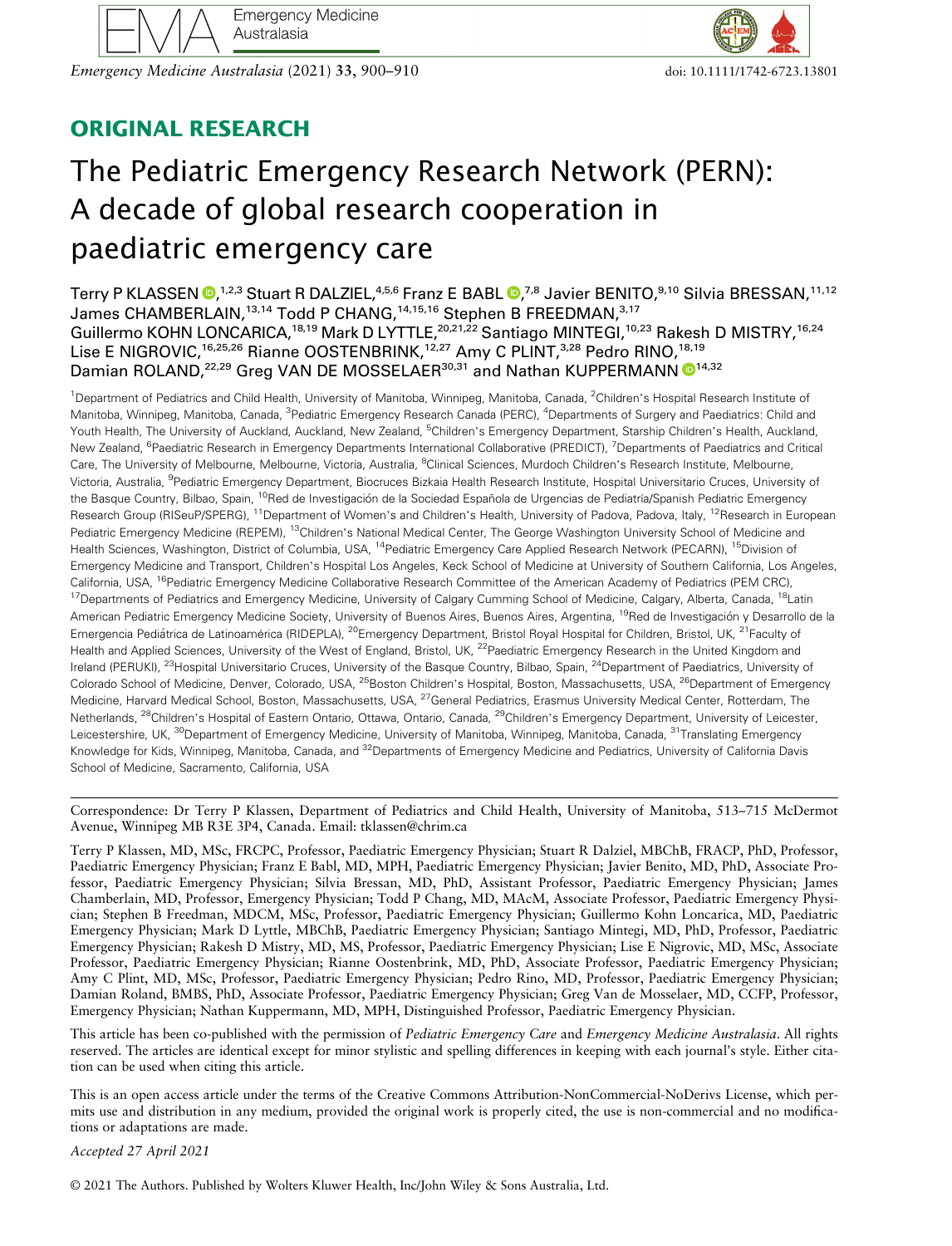### Abstract

Objectives: The Pediatric Emergency Research Network (PERN) was launched in 2009 with the intent for existing national and regional research networks in paediatric emergency care to organise globally for the conduct of collaborative research across networks.

Methods: PERN has grown from five to eight member networks over the past decade. With an executive committee comprising representatives from all member networks, PERN plays a supportive and collaborative rather than governing role. The full impact of PERN's facilitation of international collaborative research, although somewhat difficult to quantify empirically, can be measured indirectly by the observed growth of the field, the nature of the increasingly challenging research questions now being addressed and the collective capacity to generate and implement new knowledge in treating acutely ill and injured children.

Results: Beginning as a pandemic response studying H1N1 influenza risk factors in children, PERN research has progressed to multiple observational studies and ongoing global randomised controlled trials (RCTs). As a recent example, PERN has developed sufficient network infrastructure to enable the rapid initiation of a prospective observational study in response to the current COVID-19 pandemic.

Conclusions: Following its success with developing global research, the PERN goal now is to promote the implementation of scientific advances into everyday clinical practice by: (i) expanding the capacity for global RCTs; (ii) deepening the focus on implementation science; (iii) increasing attention to healthcare disparities; and (iv) expanding PERN's reach into resource-restricted regions. Through these actions, PERN aims to meet the needs of acutely ill and injured children throughout the world.

Key words: healthcare disparities, health equity, implementation, multicentre randomised controlled trials, paediatric emergency medicine.

#### Introduction

Conducting high-quality research in paediatric care offers unique challenges related to the nature of the population and the diseases encountered in the hospital or clinic. Serious paediatric conditions may be uncommon and require extended, consistent care (e.g. cancers or metabolic disorders), or they may be relatively common and require a patient to be seen only once (e.g. bronchiolitis, gastroenteritis, or acute injury). Regardless, generating sample sizes with sufficient statistical power to establish a clinical effect in treating any paediatric condition is difficult. Paediatric emergency care researchers have long understood the power of collaboration and multicentre studies (both retrospective and prospective) in meeting these challenges. National and regional networks have emerged in paediatric emergency care research over the past few decades, facilitating the conduct of multicentre studies. These have supported the recruitment of sufficient participants from diverse populations and resulted in research studies with adequate precision and generalisability. In spite of these advances the individual networks have made in researching how to best treat acutely ill and injured children, there was a clear need to generate and generalise research evidence beyond the possibilities afforded by the existing geographically focused networks.

In October 2009, representatives of the five existing national and regional research networks in paediatric emergency care around the globe met as part of the international standards initiative known as StaR Child Health. $<sup>1</sup>$  The objectives of the</sup> meeting were (i) to learn about each network's mission, goals, infrastructure and challenges; (ii) to share important contributions each network had made to the creation of new knowledge; (iii) to discuss best practices to improve each network's effectiveness; and (iv) to explore the potential for a collaborative research project as proof of concept for the

# Key findings

- PERN has evolved significantly from conducting retrospective case control studies to global randomised controlled trials.
- PERN has been a researchready network that has been able to respond rapidly to study the current COVID-19 pandemic.
- The future will involve more global randomised controlled trials, implementation work, and focus on healthcare equity to ensure acutely ill and injured children around the work can benefit from new research findings.

inception of a global network of networks in paediatric emergency care research.2 This inaugural meeting of the Pediatric Emergency Research Network (PERN; [https://pern-global.](https://pern-global.com/) [com/](https://pern-global.com/)) demonstrated a common desire for high-quality research and its dissemination to improve health and outcomes of acutely ill and injured children and youth throughout the world. Beginning as a pandemic response with a high-quality retrospective case-controlled study of H1N1 risk factors for severe disease,<sup>3</sup> PERN research has progressed to global randomised controlled trials  $(RCTs)^{4,5}$  and an invigorated network infrastructure to enable the rapid launch of a prospective observational study in response to the current COVID-19 pandemic.<sup>6</sup> On the occasion of Emergency Medicine Day ([https://](https://emergencymedicine-day.org/what-is-em-day/campaign-theme) [emergencymedicine-day.org/what-is](https://emergencymedicine-day.org/what-is-em-day/campaign-theme)[em-day/campaign-theme\)](https://emergencymedicine-day.org/what-is-em-day/campaign-theme) and more than a decade into our existence, we review PERN's successes and challenges. Here we present a model for ongoing international collaboration in addressing global health issues in paediatric emergency care research along with a vision for the future that addresses healthcare disparities and maximises the implementation of best practices.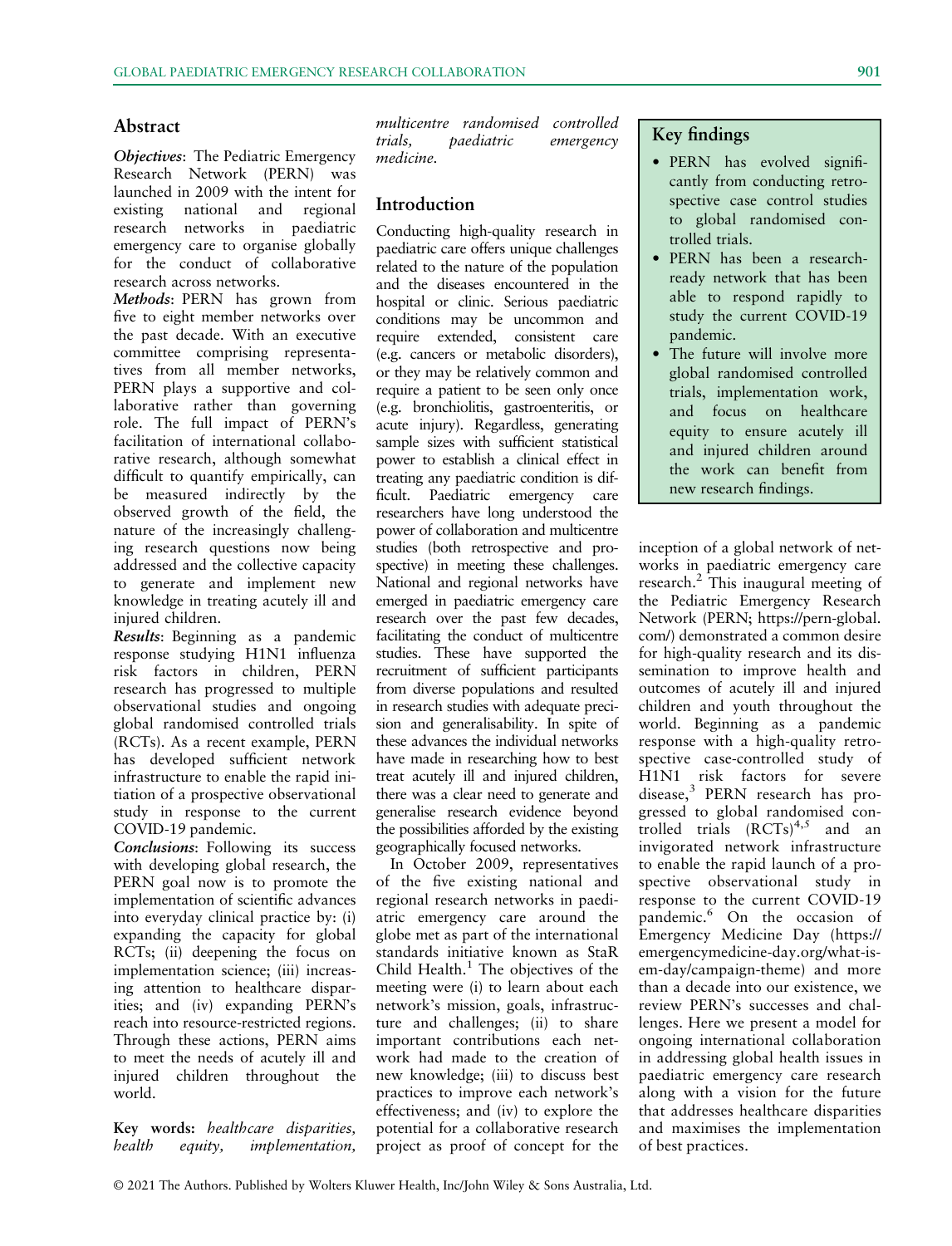| TABLE 1. PERN networks                |                             |                                                           |                                                 |                                           |                                                   |                                                                 |                                                                                                                                                                                                                                                                                                                                                                                                                                                                                                                                                                                                                                                                                                                                                                                                                                                                                                                                                                 |                                                           |
|---------------------------------------|-----------------------------|-----------------------------------------------------------|-------------------------------------------------|-------------------------------------------|---------------------------------------------------|-----------------------------------------------------------------|-----------------------------------------------------------------------------------------------------------------------------------------------------------------------------------------------------------------------------------------------------------------------------------------------------------------------------------------------------------------------------------------------------------------------------------------------------------------------------------------------------------------------------------------------------------------------------------------------------------------------------------------------------------------------------------------------------------------------------------------------------------------------------------------------------------------------------------------------------------------------------------------------------------------------------------------------------------------|-----------------------------------------------------------|
| Network                               | PECARN                      | PEM CRC                                                   | PERC                                            | PERUKI                                    | PREDICT                                           | <b>REPEM</b>                                                    | <b>RIDEPLA</b>                                                                                                                                                                                                                                                                                                                                                                                                                                                                                                                                                                                                                                                                                                                                                                                                                                                                                                                                                  | <b>RISeuP/SPERG</b>                                       |
| Reference                             | PECARN <sup>7,8</sup>       | N/A                                                       | Bialy et al. <sup>9</sup>                       | Lyttle et al. <sup>13</sup>               | Babl et al. <sup>10</sup>                         | Mintegi et al. <sup>11,58</sup>                                 | Grupo de Trabajo RIDEPLA <sup>15</sup>                                                                                                                                                                                                                                                                                                                                                                                                                                                                                                                                                                                                                                                                                                                                                                                                                                                                                                                          | Mintegi <sup>14</sup>                                     |
| Established                           | 2001                        | 1990s                                                     | 1995                                            | 2012                                      | 2004                                              | 2006                                                            | 2011                                                                                                                                                                                                                                                                                                                                                                                                                                                                                                                                                                                                                                                                                                                                                                                                                                                                                                                                                            | 2012                                                      |
| Joined PERN                           | 2009                        | 2009                                                      | 2009                                            | 2013                                      | 2009                                              | 2009                                                            | 2019                                                                                                                                                                                                                                                                                                                                                                                                                                                                                                                                                                                                                                                                                                                                                                                                                                                                                                                                                            | 2018                                                      |
| (WHO regions)<br>Geographic scope     | (Americas)<br>United States | (Americas)<br>United States                               | (Americas)<br>Canada                            | United Kingdom<br>and Ireland<br>(Europe) | (Western Pacific)<br>New Zealand<br>Australia and | Europe and Middle<br>Mediterranean)<br>East (Europe,<br>Eastern | Latin America<br>(Americas)                                                                                                                                                                                                                                                                                                                                                                                                                                                                                                                                                                                                                                                                                                                                                                                                                                                                                                                                     | Spain (Europe)                                            |
| Affiliations/funder                   | EMSC/HRSA/<br><b>MCHB</b>   | American Academy<br>of Pediatrics                         | of Health<br>Research<br>Institutes<br>Canadian |                                           | RACP, ACEM                                        | <b>EUSEM</b>                                                    | <b>SLEPE</b>                                                                                                                                                                                                                                                                                                                                                                                                                                                                                                                                                                                                                                                                                                                                                                                                                                                                                                                                                    | of Paediatric<br>Spanish Society<br>Emergencies<br>(SEUP) |
| Member institutions                   | $\overline{c}$              | $+0+$                                                     | 15                                              | 63                                        | $50+$                                             | Varies                                                          | $100 +$                                                                                                                                                                                                                                                                                                                                                                                                                                                                                                                                                                                                                                                                                                                                                                                                                                                                                                                                                         | 53                                                        |
| ED presentations<br>Annual paediatric | $1.3 +$ million $\dagger$   | $2$ million $\dagger$                                     | $0.5 +$ million                                 | 1.5 million                               | $1 +$ million                                     | $1.5 +$ million                                                 | 4+ million                                                                                                                                                                                                                                                                                                                                                                                                                                                                                                                                                                                                                                                                                                                                                                                                                                                                                                                                                      | $1.5 +$ million                                           |
|                                       |                             | †There is considerable overlap between the networks based |                                                 |                                           |                                                   |                                                                 | in the United States. ACEM, Australasian College for Emergency Medicine; EMSC, Emergency Medical Services for Children (US programme);<br>gency Care Applied Research Network; PEM CRC, Pediatric Emergency Medicine Collaborative Research Committee of the American Academy of Pediatrics; PERC, Pediatric Emergency Research Canada;<br>EUSEM, European Society for Emergency Medicine; HRSA, Health Resources and Services Administration (US); MCHB, Maternal and Child Health Bureau (US); N/A, not available; PECARN, Pediatric Emer-<br>tive; REPEM, Research in European Paediatric Emergency Medicine; RACP, Royal Australasian College of Physicians; RIDEPLA, Red de Investigación y Desarrollo de la Emergencia Pediátrica Latinoamericana;<br>PERN, Pediatric Emergency Research Network; PERUKI, Paediatric Emergency Research in the United Kingdom and Ireland; PREDICT, Paediatric Research in Emergency Departments International Collabora- |                                                           |

# PERN structure and processes

The five networks represented at the inaugural meeting<sup>2</sup> included the Pediatric Emergency Care Applied Research Network (PECARN,  $USA$ );<sup>7,8</sup> the Pediatric Emergency Medicine Collaborative Research Committee of the American Academy of Pediatrics (PEM CRC, USA); Pediatric Emergency Research Canada (PERC);<sup>9</sup> Paediatric Research in Emergency Departments International Collaborative (PREDICT, Australia and New Zealand); $^{10}$  and Research in European Paediatric Emergency Medicine (REPEM, Europe and Middle East). $11,12$  PERN has subsequently supported the creation and strengthening of regional efforts within Europe and Latin America, with the formation of Paediatric Emergency Research in the United Kingdom and Ireland (PERUKI),<sup>13</sup> Red de Investigacion de la Sociedad Española de Urgencias de Pediatría/Spanish Pediatric Emergency Research Group  $(RISeuP/SPERG)$ ,<sup>14</sup> and most recently, Red de Investigación y Desarrollo de la Emergencia Pediatrica Latinoamericana  $(RIDEPLA)$ <sup>15</sup> Of note, the creation of RIDEPLA coincided with the recognition of paediatric emergency medicine as a subspecialty in several countries of the region,<sup>16</sup> and some years later, with the creation of the regional academic society Sociedad Latinoamericana de Emergencia Pediatrica, in which RIDEPLA now resides. Table 1 details PERN's current member networks.

PERN is governed by an executive committee consisting of two representatives from each of the member networks. The PERN executive meets quarterly to give regional and overall research study updates, share ideas and consider new research proposals. Annual in-person meetings have occurred when possible, coinciding with major paediatric or emergency medicine international conferences. The executive elects the Chair, who is a paediatric emergency care researcher, to a 4- to 5-year term. The intent has been to rotate the leadership between participating networks.

An important consideration of PERN's structure is that it serves a supportive and collaborative role, rather than a governing function. A PERN study is defined simply as one

World Health Organization.

World Health Organization

RISeuP/SPERG, Red de Investigacion de la Sociedad Española de Urgencias de Pediatría/Spanish Paediatric Emergency Research Group; SLEPE, Sociedad Latinoamericana de Emergencia Pediatrica; WHO,

RISeuP/SPERG, Red de Investigación de la Sociedad Española de Urgencias de Pediatria/Spanish Paediatric Emergency Research Group; SLEPE, Sociedad Latinoamericana de Emergencia Pediátrica; WHO.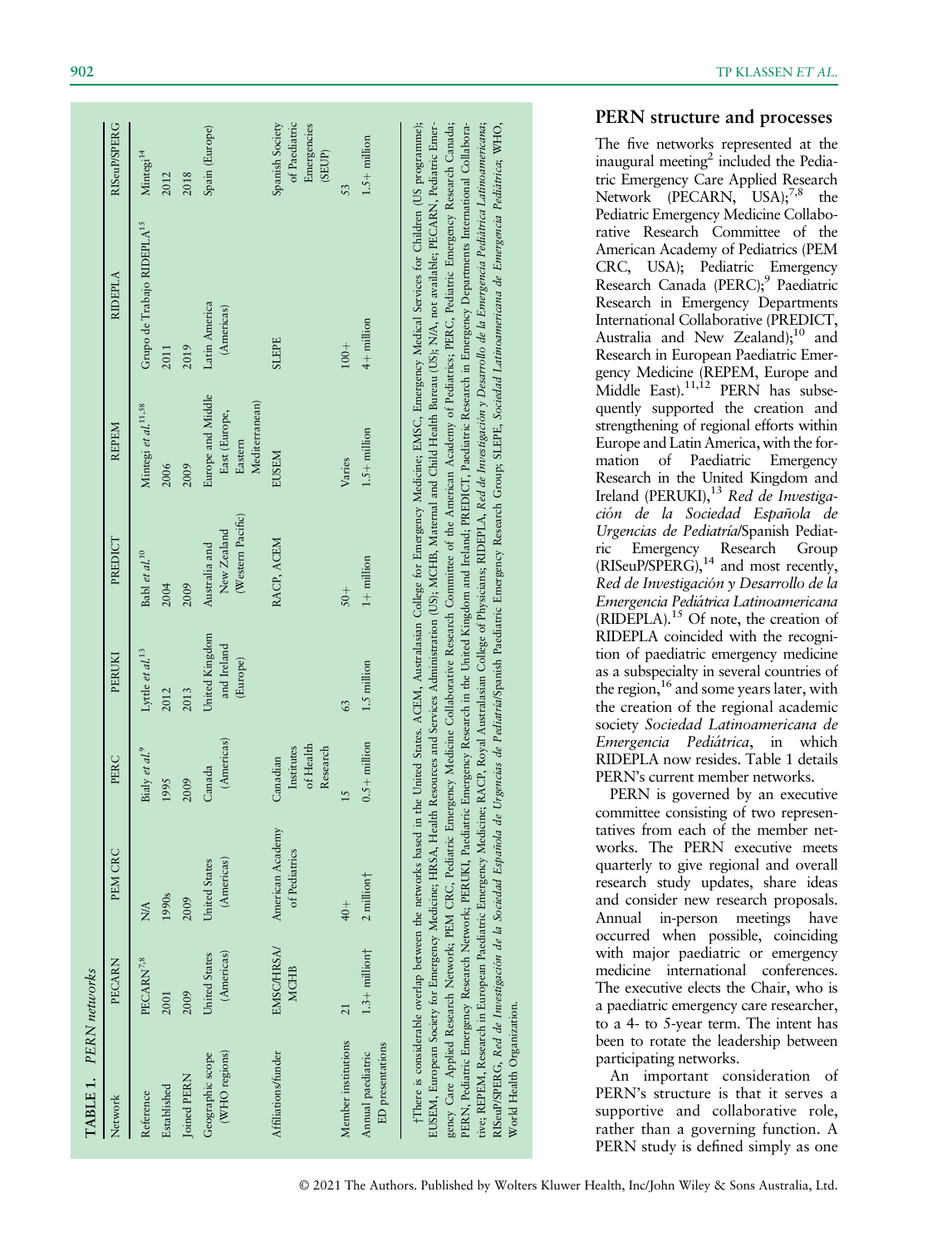in which two or more of its eight member networks collaborate. Proposals are presented to the PERN executive for the purposes of consideration and approval, followed by networking and recruitment for those proposals that are endorsed. PERN has limited sources of funding for infrastructure and regional networks are governed and managed as independent entities subject to the governing bodies within their respective nations or regions. National and regional networks consistently report that involvement with other networks through PERN has strengthened both the scope and quality of their research, to the benefit of all involved. The full impact of PERN's facilitation of international collaborative research, beyond the numbers of publications and ongoing projects, is somewhat difficult to measure empirically. However, indirectly the impact can be measured by the observed growth of the field, the nature of the increasingly challenging research questions now being addressed and the collective capacity to generate and implement new knowledge in treating acutely ill and injured children.

# PERN research

The evolution of PERN research has mirrored that of other national or regional paediatric emergency care research networks, beginning with retrospective studies and moving to prospective observational studies and then  $RCTs$ ,  $8-10$  The timing of the inaugural PERN meeting in 2009 coincided with the H1N1 influenza pandemic. The strong desire to initiate a relevant, high-quality but lowbudget volunteer-based research project between global networks led to a retrospective case–control study of children (<16 years old) who presented with influenza-like illness to 79 EDs in 12 countries between 16 April and 31 December 2009.<sup>3</sup> At that time, the study was the largest study in paediatric emergency care as measured by the number of sites involved. The successful completion of that study formed a foundation for the international collaboration to follow. The study identified six independent risk factors for severe outcomes

in children presenting to EDs with influenza-like illness during the H1N1 pandemic: chronic lung disease, cerebral palsy/developmental delay, dehydration, chest retractions, tachycardia and requirement for oxygen. These risk factors could be used by clinicians to identify those children with influenza-like illness at highest risk for severe outcomes when presenting during this and possibly future, pandemics.

Prospective observational studies further enhanced the collaborative relationships and research capacity within PERN. Following the H1N1 study, members sought to address other key globally relevant questions in paediatric emergency care, including bronchiolitis and acute poisoning. Retrospective<sup>17</sup> and prospective<sup>18</sup> observational studies as well as secondary analyses $19-22$  revealed practice variations and substantial rates of non-indicated testing and inappropriate interventions in both these conditions. For infants with bronchiolitis, it was found that the use of evidencebased supportive care minimised unnecessary hospitalisations. An additional focus of PERN research has looked at professional skills and knowledge development: an online survey revealed a global knowledge gap among emergency care professionals in psychosocial care of injured children,<sup>23</sup> and a cross-sectional survey across six networks revealed consensus in practice frequency and modality for critical paediatric procedures.24–<sup>26</sup>

Even as these observational studies were ongoing, research networks were joining together to fulfil PERN's longterm vision of conducting global RCTs. To date, at least two such efforts are underway. PRagMatic Pediatric Trial of Balanced versus nOrmal saline fLUid in Sepsis (PROMPT BOLUS)<sup>4</sup> is a multicentre randomised, open-label, pragmatic trial to test the comparative effectiveness and relative safety of two common fluid types in the treatment of septic shock in children. This study will recruit 8800 children from more than 44 hospitals across the United States, Canada, Australia and New Zealand. One of the unique challenges of this trial is the coordination of several regulatory bodies and

funding sources. Each of the three participating networks (PECARN, PERC and PREDICT) has secured its own ethical oversight and national funding, as no single government agency has the budget to support such a large study. A second PERN RCT in process relates to the treatment of bronchiolitis with epinephrine and dexamethasone.<sup>5</sup> Combination therapy will be compared to placebo in this double-blinded RCT, which aims to establish any impact of such treatment on hospitalisations over a 7-day period. This study, known as Bronchiolitis in Infants Placebo versus Epinephrine and Dexamethasone (BIPED) will recruit 1616 infants from 12 hospitals across Canada, Australia and New Zealand (PERC, PREDICT). The uniqueness of this trial is the coordination of manufacture of off-patent 'old' pharmaceuticals (epinephrine and dexamethasone) across three regulatory bodies and the challenges of responding to concerns about the uncertainty of nebulisation being considered an aerosolgenerating procedure during the current COVID-19 pandemic. The achievement of global recruitment into definitive RCTs represents an important milestone in PERN's development and in global paediatric emergency care research. It is expected that the current focus on interventional studies will continue, as efforts are currently underway to generate a core outcome set in acute severe paediatric asthma<sup>27</sup> that will serve as the basis for future RCTs in this area.

Observational studies also continue to benefit from PERN infrastructure and collaboration. An ongoing largescale (~2600 participants) prospective cohort study of community-acquired pneumonia (CAP)<sup>28</sup> will result in an accurate, objective model of prognosis in paediatric CAP from a global cohort, from which adequate numbers with severe disease will ensure precision and generalisability to a worldwide population. While the COVID-19 pandemic has reduced CAP presentations internationally, the network's established CAP infrastructure, with both research ethics and data sharing in place, has allowed a nimble response to the current global health crisis, with the rapid mobilisation of a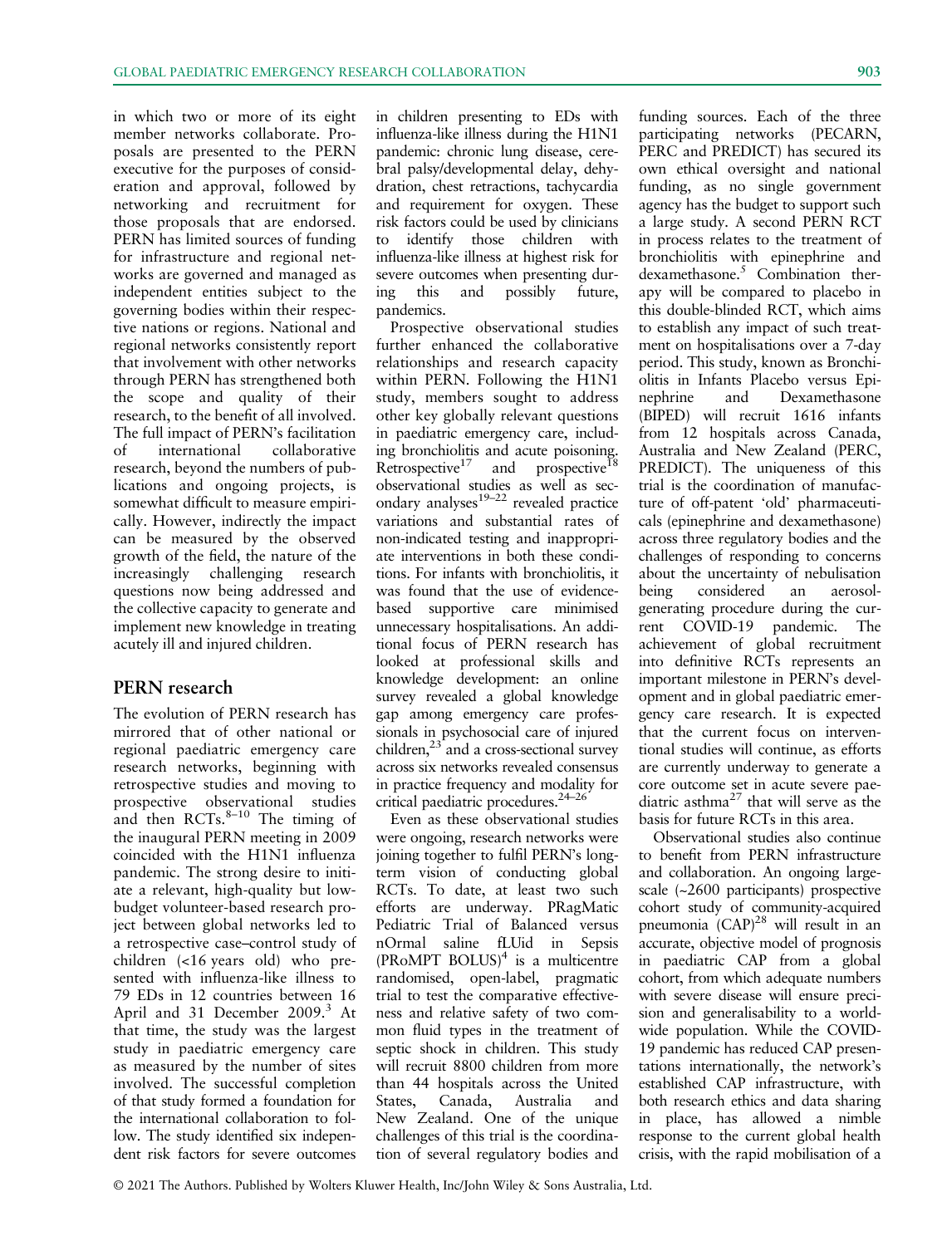prospective cohort study to collect data on SARS-CoV-2-positive and -negative patients presenting to PERN study sites.<sup>6</sup> A second ongoing observational study is examining household transmission among asymptomatic SARS-CoV-2-infected children. The relative speed with which these two studies were launched compared to the retrospective study during the previous (H1N1) pandemic over a decade ago is a testament to the level of global infrastructure and efficiency that PERN has developed over time. In contrast to the first (H1N1) PERN study, which was unfunded, these two SARS-CoV-2 PERN studies have secured over CDN\$1 million (US\$790 000) in research funding from the Canadian Institutes of Health Research and separate grant funding from the United States. Notwithstanding the generalisability of findings, a unique advantage of PERN's collaboration in observational studies is the ability to achieve adequate numbers of severe outcomes for frequent presentations (H1N1, bronchiolitis, CAP), or adequate numbers of infrequent presentations (intussusception). A summary of ongoing and published PERN research (also highlighted on PERN's website, [http://www.pern-global.com/\)](http://www.pern-global.com/) can be found in Table 2.

# Challenges and vision for the future

The vision shared by those in attendance at the first PERN meeting in October 2009 was focused on answering globally relevant research questions through large collaborative research studies performed interna-<br>tionally with large sample tionally with large sample populations assessed in diverse emergency contexts. Since that time, global prospective observational studies and RCTs have become a reality. However, more work needs to be done to fulfil PERN's potential: to remove barriers to allow more research networks to join a study, to extend PERN's reach into all six regions of the World Health Organization with a focus on including sites from resource-poor areas and studying marginalised populations and to investigate disparities in care based on race and ethnicity to ensure that

all children globally receive outstanding, evidence-based care. A further aim will be to establish and grow a permanent infrastructure including, among other objectives, a data centre and infrastructure funding to facilitate developing protocols for new prospective studies. All of these factors will increase the capacity for nimble responsiveness to the changing landscape in global paediatric emergency care.

Connected to PERN's research focus since its inception is the recognised need for translation of research knowledge into clinical practice to ensure that all children and youth who present to an ED globally will benefit from highquality research evidence. PERN therefore strives toward the goal to improve paediatric emergency care internationally such that a child in any ED across the globe has access to the most up-to-date therapies and skills, regardless of the geographic, cultural and resource contexts.<sup>2</sup> To address this challenge, it is important to recognise that the leading causes of child mortality worldwide are acute conditions often requiring urgent attention: acute respiratory infection, diarrheal disease, sepsis and injury.<sup>29</sup> Many of these are highly treatable and the research efforts of PERN and its eight participating networks have focused on advancing best practices for these high-priority conditions. However, a coordinated, international effort to improve emergency care for children by ensuring effective implementation of best practices for common and treatable acute conditions in all ED settings is warranted.

The path to this goal is not straightforward. As an example, the fluid-based resuscitation question being addressed by the PRoMPT BOLUS study<sup>4</sup> seeks to establish best practices for the type of fluid used in fluid resuscitation for the treatment of paediatric sepsis globally. Even within resource-rich contexts, however, disparities exist in paediatric emergency care that can have devastating outcomes.<sup>30</sup> Unfortunately, what is likely an infrequent event that warrants investigation in a resource-rich country is a common,

daily occurrence elsewhere and the worldwide rate of death from sepsis in children is likely grossly underestimated.<sup>31</sup> Although the estimated mortality rate for neonatal sepsis is 11–19% in middle- to high-income countries,  $32$  it is as high as  $31\%$  in Latin America,  $33$  in great part due to inadequately prepared providers.<sup>34</sup> In addition to variation in fluid type and mortality, management of paediatric sepsis is also complicated by the question of the amount of fluid resuscitation required. The highest-quality evidence that is available comes from the Fluid Expansion as Supportive Therapy (FEAST) study, an RCT of 3141 children presenting to hospitals in sub-Saharan Africa with sepsis randomised to receive fluid boluses or no fluid boluses.<sup>35</sup> Despite the no-bolus arm showing a benefit in terms of mortality, overall and in the subgroups with and without malaria, clinicians in resource-rich settings have struggled to integrate these findings into clinical practice, relying more on lower-quality evidence from settings similar to their own. If we are going to improve emergency care for children by increasing the use of evidence-based therapies, evidence needs to flow bi-directionally between resource-rich and resource-restricted settings.

The movement of research-derived evidence into clinical practice has been addressed over the past two decades by advances in knowledge translation (KT), which seeks to close the gap between what is known from scientific evidence and what is done in clinical practice. National knowledge mobilisation initiatives such as Translating Emergency Knowledge for Kids (TREKK; <https://trekk.ca>) in Canada and the Emergency Medical Services for Children Innovation and Improvement Center (EIIC; [https://](https://emscimprovement.center/) [emscimprovement.center/\)](https://emscimprovement.center/) in the United States have had some success in connecting general EDs across the country with expertise and best practices available through paediatric emergency care specialists. Furthermore, this established infrastructure has already been shown to shorten the process of moving research knowledge into the clinical setting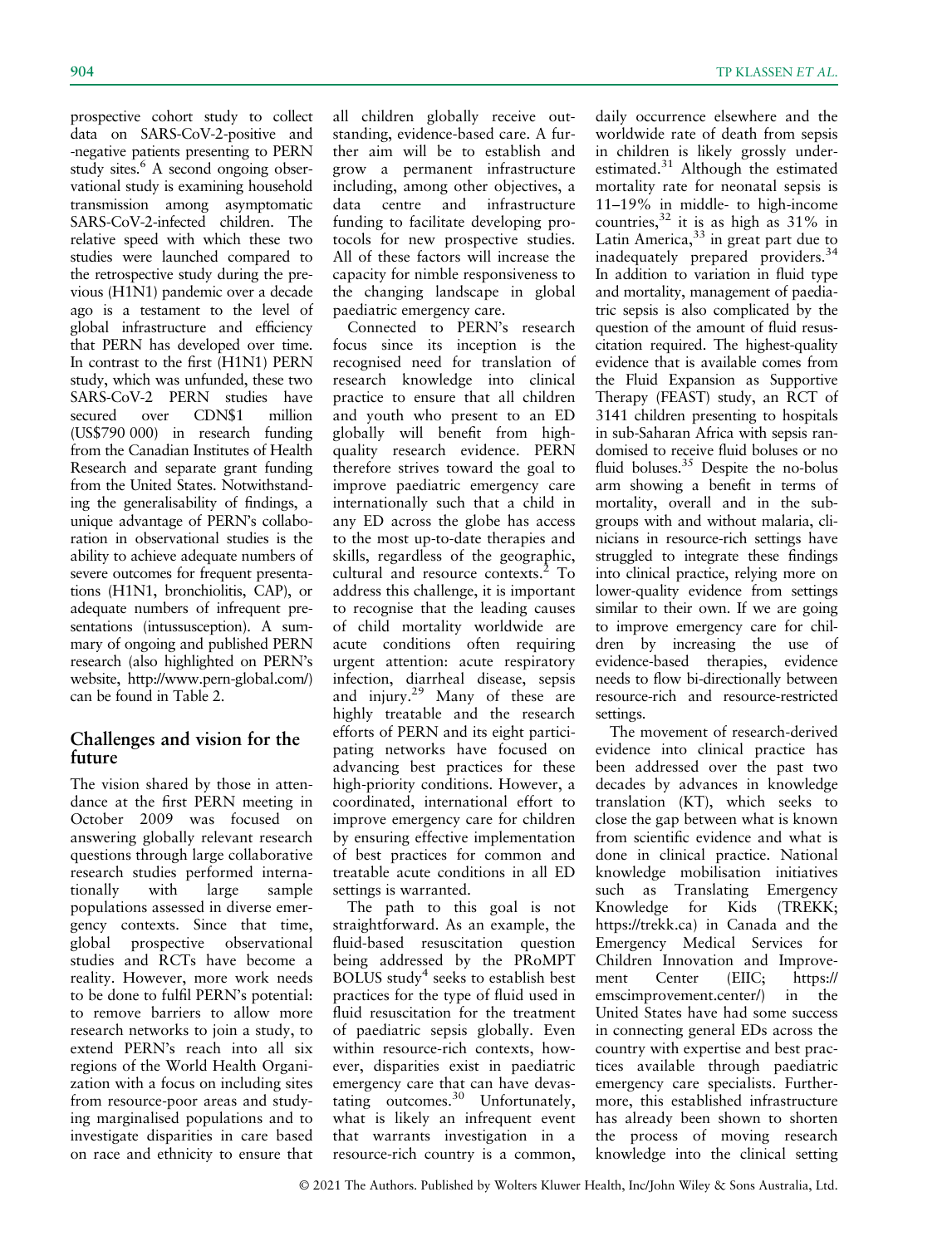| PERN research<br>TABLE 2.                              |                                   |                               |                                                        |                                                                                                               |                                                                                                                                                                                                                     |
|--------------------------------------------------------|-----------------------------------|-------------------------------|--------------------------------------------------------|---------------------------------------------------------------------------------------------------------------|---------------------------------------------------------------------------------------------------------------------------------------------------------------------------------------------------------------------|
| Reference                                              | Study design                      | Number of sites/<br>countries | Date of data<br>collection, $n$                        | Topic of study                                                                                                | Major finding                                                                                                                                                                                                       |
| Dalziel et al., 20133<br>H <sub>1</sub> N <sub>1</sub> | Retrospective case-<br>controlled | 79 sites, 12 countries        | $n = 265$ children<br>Apr-Dec 2009,<br>$($ <16 years)  | H1N1, influenza-like disease                                                                                  | Identified six risk factors for<br>severe outcomes                                                                                                                                                                  |
| Schuh et al., $2017^{17}$<br><b>Bronchiolitis</b>      | Retrospective cohort              | 38 EDs, 8 countries           | $n = 3725$ infants<br>$($ <12 months)<br>Jan-Dec 2013, | Practice variation in acute<br>bronchiolitis                                                                  | Evidence-based supportive<br>potentially unnecessary<br>therapies minimise<br>hospitalisations                                                                                                                      |
| Freire et al., 2018 <sup>19</sup>                      | Secondary analysis                | 38 EDs, 8 countries           | $n = 3725$ infants<br>$($ <12 months)<br>Jan-Dec 2013, | Escalated care in infant<br>bronchiolitis                                                                     | Risk score derived to stratify<br>risk of escalated care for<br>hospitalised infants                                                                                                                                |
| Zipursky et al., 2020 <sup>21</sup>                    | Secondary analysis                | 38 EDs, 8 countries           | $n = 3725$ infants<br>$($ <12 months)<br>Jan-Dec 2013, | antibiotics and lab<br>Practice patterns of<br>tests in infant<br>bronchiolitis                               | international benchmarks,<br>UK and Ireland, increased<br>indicated testing outside<br>antibiotic use associated<br>Significant rates of non-<br>initiatives are needed<br>guidelines, quality<br>with chest X-ray; |
| Plint et al., $2020^5$                                 | RCT 'BIPED'                       | 12 sites, 3 countries         | $infants$ (<12 months)<br>In process, $n = 1616$       | Comparative effectiveness<br>of dexamethasone and<br>epinephrine versus<br>placebo in infant<br>bronchiolitis | 7 days with treatment<br>compared to placebo<br>hospitalisations over<br>Hypothesis: fewer                                                                                                                          |
| Mintegi et al.,<br>$2017^{18}$<br>Poisoning            | Prospective cross-<br>sectional   | 105 EDs, 20 countries         | $2013 - 2014$ , $n = 1688$                             | Practice variation in GID<br>after acute poisoning                                                            | <50% of GID interventions<br>are appropriate                                                                                                                                                                        |
| Mintegi et al., 2019 <sup>20</sup>                     | Secondary analysis                | 105 EDs, 20 countries         | $2013 - 2014$ , $n = 1688$                             | Epidemiology of acute<br>poisonings                                                                           | differences in means and<br>Regional and national<br>demographics                                                                                                                                                   |
|                                                        |                                   |                               |                                                        |                                                                                                               | (Continuous)                                                                                                                                                                                                        |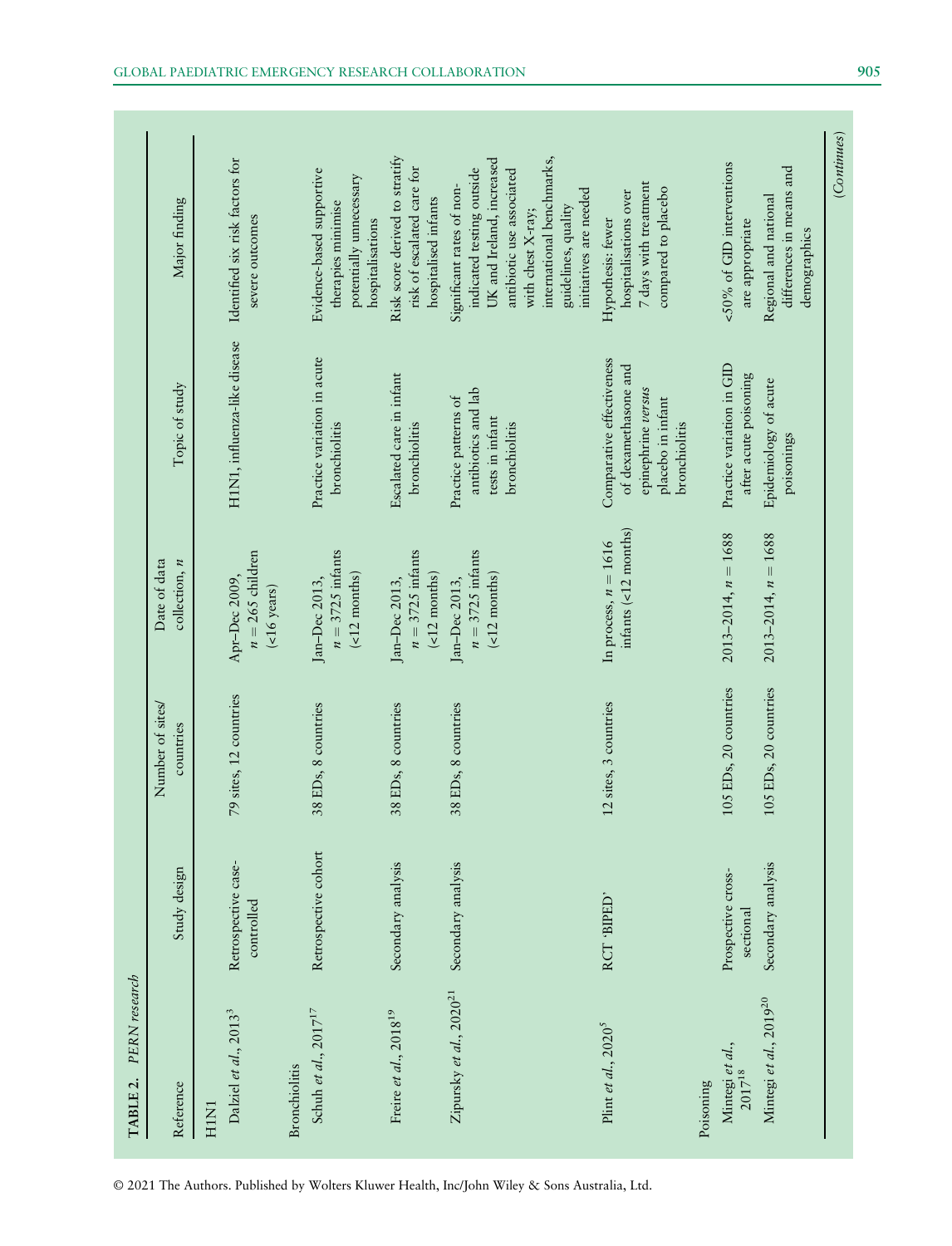| Reference                                                               | Study design           | Number of sites/<br>countries         | Date of data<br>collection, $n$                      | Topic of study                                                                                                            | Major finding                                                                                                                                                                                                             |
|-------------------------------------------------------------------------|------------------------|---------------------------------------|------------------------------------------------------|---------------------------------------------------------------------------------------------------------------------------|---------------------------------------------------------------------------------------------------------------------------------------------------------------------------------------------------------------------------|
| Gonzalez-Urdiales<br>et al., $2020^{22}$                                | Secondary analysis     | 105 EDs, 20 countries                 | $2013 - 2014$ , $n = 1688$                           | Epidemiology and<br>management of<br>self-poisonings<br>intentional<br>in children                                        | drugs at home by females.<br>are related to intentional<br>ingestions of therapeutic<br>poisoning presentations<br>Regional variation in<br>Most intentional self-<br>management                                          |
| Professional skills/knowledge development<br>Alisic et al., $2016^{23}$ | Online survey          | PERN-wide                             | Jul 2013-Feb 2014;<br>$n = 2648$ survey<br>responses | psychosocial care for<br>injured children<br>ED professionals'<br>knowledge of                                            | More education is needed<br>and wanted $(>90\%)$                                                                                                                                                                          |
| Craig et al., 2019 <sup>25</sup>                                        | Cross-sectional survey | 6 regional networks,<br>96 PERN sites | $2013 - 2014$ , $n = 1332$<br>survey responses       | paediatric procedures by<br>senior PEM clinicians<br>Practice frequency and<br>modality for critical                      | clinical setting for airway<br>Annual practice in an alt-<br>simulation for other<br>manoeuvres and<br>procedures                                                                                                         |
| Craig et al., 2020 <sup>26</sup>                                        | Cross-sectional survey | 6 regional networks,<br>96 PERN sites | $2013 - 2014$ , $n = 1503$<br>survey responses       | procedures reported by<br>Exposure and confidence<br>senior PEM clinicians<br>levels in performing<br>critical non-airway | previous year. Confidence<br>needle insertion were the<br>was higher for these and<br>performed by $>50\%$ of<br>respondents within the<br>CPR and intraosseous<br>for needle and tube<br>only procedures<br>thoracostomy |
| Nagler et al., 2021 <sup>24</sup>                                       | Cross-sectional survey | 6 regional networks,<br>96 PERN sites | $2013 - 2014$ , $n = 1602$<br>survey responses       | critical airway procedures<br>reported by senior PEM<br>Exposure and confidence<br>levels in performing<br>clinicians     | airway procedure was the<br>procedure and by patient<br>age. Supervision of an<br>procedural confidence<br>strongest predictor of<br>Confidence varied by                                                                 |

© 2021 The Authors. Published by Wolters Kluwer Health, Inc/John Wiley & Sons Australia, Ltd.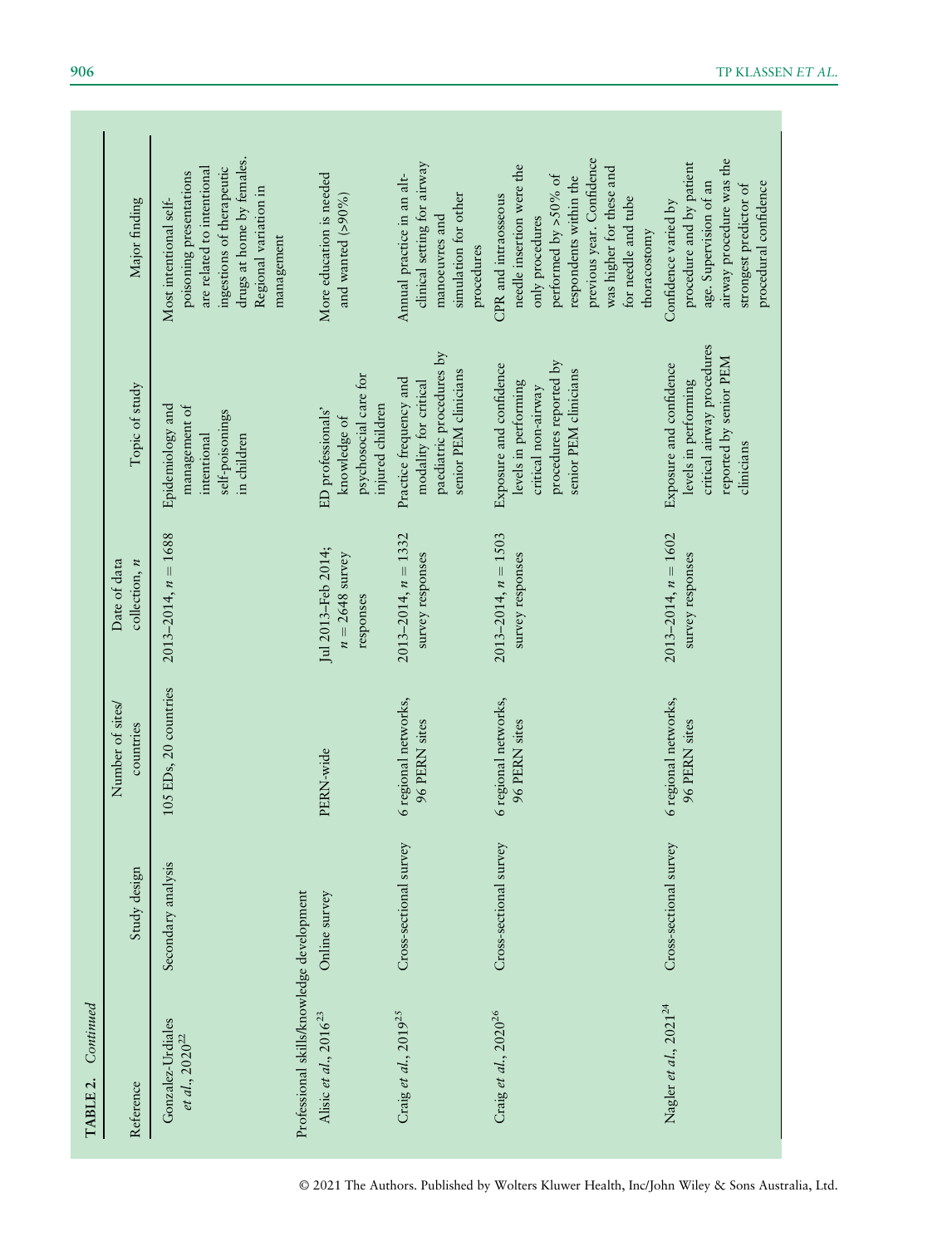| Continued<br>TABLE 2.                        |                                                |                               |                                         |                                                                                                                                                 |                                                                                                                                                                                                                                                                                                                                                                                                                                                                                                       |
|----------------------------------------------|------------------------------------------------|-------------------------------|-----------------------------------------|-------------------------------------------------------------------------------------------------------------------------------------------------|-------------------------------------------------------------------------------------------------------------------------------------------------------------------------------------------------------------------------------------------------------------------------------------------------------------------------------------------------------------------------------------------------------------------------------------------------------------------------------------------------------|
| Reference                                    | Study design                                   | Number of sites/<br>countries | $\text{collection}, n$<br>Date of data  | Topic of study                                                                                                                                  | Major finding                                                                                                                                                                                                                                                                                                                                                                                                                                                                                         |
| Craig et al., 2020 <sup>27</sup><br>Asthma   | Core outcome set                               | PERN-wide                     | In process                              | Acute severe paediatric<br>asthma                                                                                                               | development of a core<br>outcome set for RCT<br>Protocol for the<br>design                                                                                                                                                                                                                                                                                                                                                                                                                            |
| Balamuth et al., 2019 <sup>4</sup><br>Sepsis | PROMPT BOLUS'<br>RCT (open-label<br>pragmatic) | 44 EDs, 4 countries           | $n = 8800$ (>6 months,<br>$<$ 18 years) | normal saline in children<br>Comparative effectiveness<br>and relative safety of<br>resuscitation versus<br>with septic shock<br>balanced fluid | paediatric septic shock<br>balanced fluids for<br>RCT of saline versus                                                                                                                                                                                                                                                                                                                                                                                                                                |
| Florin et al., $2020^{28}$<br>Pneumonia      | observational cohort<br>Prospective            | $\sim$ 80 sites               | $n = \sim 2600$                         | CAP                                                                                                                                             | Clinical prediction model to<br>moderate, severe CAP<br>stratify risk for mild,                                                                                                                                                                                                                                                                                                                                                                                                                       |
| Funk et al., 2021 <sup>6</sup><br>COVID-19   | observational cohort<br>Prospective            | 47 EDs, 12 countries          | $n = 12500$                             | paediatric COVID-19<br>Characterisation of                                                                                                      | with details on exposures,<br>symptoms, investigations,<br>negative for SARS-CoV-2<br>children positive and<br>Large global dataset of                                                                                                                                                                                                                                                                                                                                                                |
| Shavit, 2020 (n/a)<br>Intussusception        | Retrospective cohort<br>PAINT <sup>.</sup>     | 85 EDs                        | Jan 2020-Mar 2021,<br>$n = 3160$        | Analgesia and sedation in<br>intussusception                                                                                                    | treatments and outcomes<br>EDs with intussusception<br>Largest global dataset of<br>children presenting to                                                                                                                                                                                                                                                                                                                                                                                            |
| trolled trial.                               |                                                |                               |                                         |                                                                                                                                                 | BIPED, Bronchiolitis in Infants Placebo versus Epinephrine and Dexamethasone; CAP, community-acquired pneumonia; CPR, cardiopulmonary resuscitation; GID, gas-<br>trointestinal decontamination; n/a, not available; PAINT, PAin management and sedation in paediatric Ileocolic INTussusception; PEM, paediatric emergency medicine;<br>PERN, Paediatric Emergency Research Network; PRoMPT BOLUS, PRagMatic Paediatric Trial of Balanced versus nOrmal saline fLUid in Sepsis; RCT, randomised con- |

© 2021 The Authors. Published by Wolters Kluwer Health, Inc/John Wiley & Sons Australia, Ltd.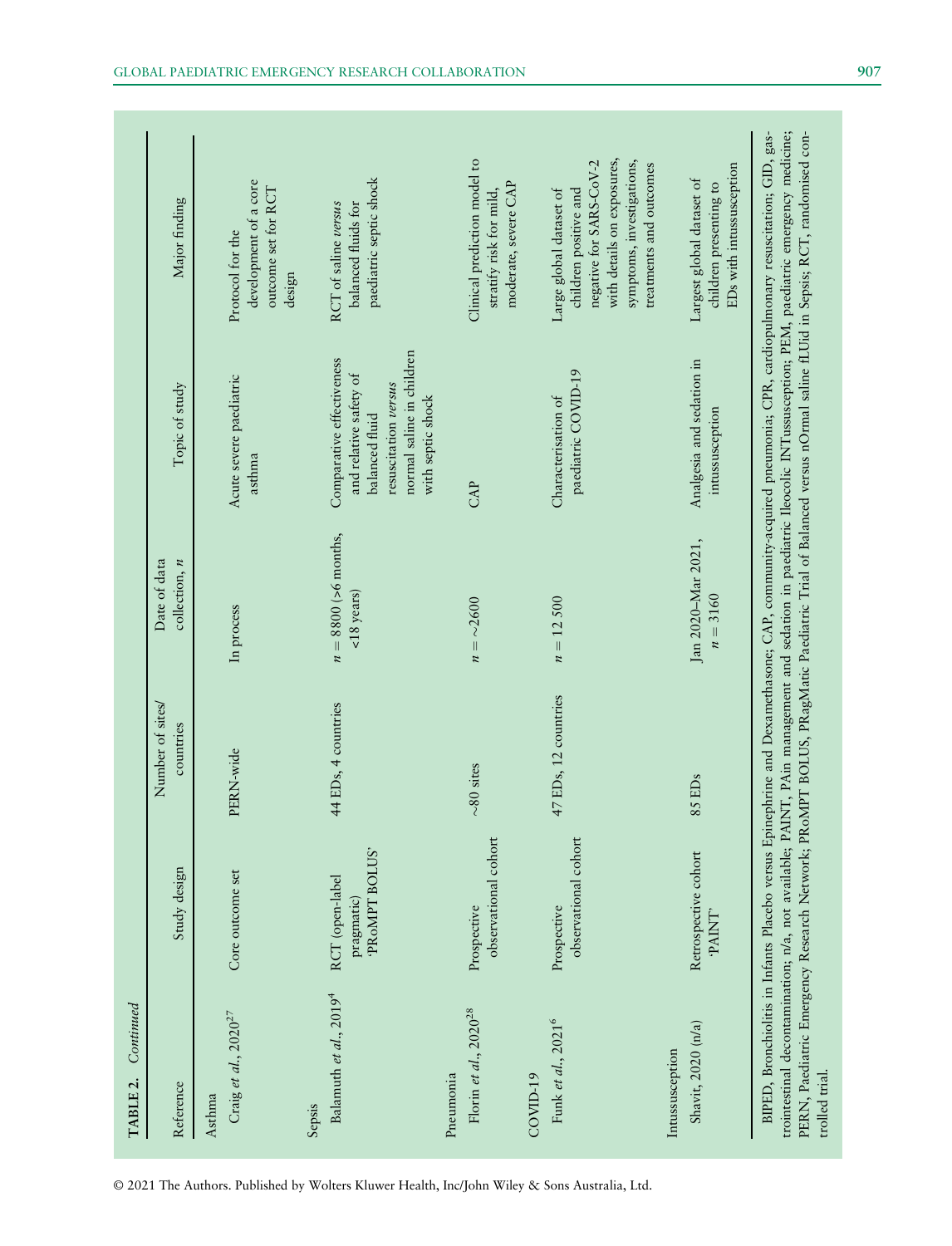from years to months: for example, in the mobilisation in Canada of the results of a US clinical trial of fluid infusion rates for in the treatment of paediatric diabetic ketoacidosis<sup>36</sup> or the rapid adoption of results of studies into new anti-epileptic medications individually from three of the PERN networks into treatment algorithms globally for the management of paediatric status epilepticus.37–<sup>39</sup> PERN has begun to disseminate its study findings globally in multiple languages through its website and associated digital media. This infrastructure to enhance rapid adoption of definitive evidence may be seen as the seed of international knowledge mobilisation efforts that will grow within PERN.

The field of implementation science (IS) has emerged as a means of rigorously designing and evaluating KT interventions (e.g. educational tools, organisational change management strategies) by comparing the effectiveness of intervention strategies across a series of hospitals, clinics, institutions, and so on. The opportunities for IS in paediatrics have been discussed and explored, $40$  and should be rapidly adopted in paediatric emergency care. Effective implementation strategies are built on the behavioural sciences. Even with a clear path forward in the treatment of conditions such as sepsis or bronchiolitis, it is not appropriate to assume that a policy decision or practice guideline is equivalent to a change in behaviour. The psychological and contextual reasons for this have been studied extensively and compiled into frameworks to help researchers understand and address them.<sup>41</sup> Identification of the barriers and facilitators of practice change are further facilitated by the engagement of not only health care providers but also patients and families. The realisation of PERN's vision for the future will require expanding the model of collaboration beyond the geographical dimension into the disciplinary dimension, adding to the network experts in such disciplines as IS, behavioural science, health economics and patient and public engagement.

A well-designed implementation strategy could be evaluated with rigorous methods, for example in a cluster RCT, currently considered the strongest design to test implementation interventions.<sup>42</sup> PERN researchers have a rich depth of experience and expertise in conducting such RCTs with children, including a study in Australia and New Zealand to develop and test implementation interventions in treating bronchiolitis in ventions in treating experience of<br>infants<sup>43–45</sup> and a cluster RCT of parent-shared decision making to test the implementation of a decision rule for computed tomography in children with minor blunt head trauma.<sup>46</sup> Based on the evolution of the PERN research to date, the global cluster RCT in paediatric emergency care is within reach.

However, for any implementation strategy to be truly effective, it must take into consideration the principles of equity, diversity and inclusion. It is increasingly clear that racial and ethnic disparities exist in paediatric emergency care, both within regions and globally (e.g. imaging differences after minor head trauma and abdominal trauma, opiates for appendicitis etc.).47–<sup>49</sup> These disparities exist not only between countries but also between regions, even in high-income countries with well-developed health systems. For example, despite Canada's universal healthcare system, access to high-quality healthcare is not universal and is instead fraught with systemic racial bias.<sup>50</sup> This is reflected in poorer health outcomes for children and youth of Indigenous and racialised minorities.<sup>51</sup> Racial disparities in health are salient in the United States<sup>52</sup> and New Zealand<sup>53,54</sup> and are receiving increasing attention in Latin America as socioeconomic considerations are taken into account.55–<sup>57</sup> To truly fulfil PERN's agenda for the next decade will require not only addressing implementation broadly but also working toward actively promoting health and healthcare equity.

#### A model for international research in paediatric emergency care

International collaborative research has been established for some

decades in the sub-specialties of neonatology and paediatric oncology, where global research is more feasible owing to relatively low patient volume, long-term hospital care for their patients and a higher incidence of serious outcomes. By comparison, most emergency conditions are acute and resolve after a single visit to the ED. Even with PERN's success at laying the foundation for global multicentre trials, including those in which multiple networks participate, inefficiencies remain and the network must face the important challenge of implementing science into everyday clinical practice. Effecting the desired changes will require progress in four areas: (i) expanding the capacity for global RCTs; (ii) deepening the focus on implementation science; (iii) increasing attention to healthcare disparities and their origins, with growing momentum toward equity; and (iv) expanding PERN's global reach to add sites and networks from resourcerestricted regions. Continued international collaboration, with iterative gains in cooperation, knowledge generation and implementation, as demonstrated by PERN over the last decade, has the ability to more rapidly 'move the dial' and improve health and outcomes for acutely ill and injured children globally.

#### Competing interests

SRD and FEB are section editors for Emergency Medicine Australasia.

#### Data availability statement

No further data available.

### References

- 1. Klassen TP, Hartling L, Hamm M, van der Lee JH, Ursum J, Offringa M. StaR child health: an initiative for RCTs in children. Lancet 2009; 374: 1310–2.
- 2. Klassen TP, Acworth J, Bialy L et al. Pediatric emergency research networks: a global initiative in pediatric emergency medicine. Pediatr. Emerg. Care 2010; 26: 541–3.
- 3. Dalziel SR, Thompson JM, Macias CG et al. Predictors of severe H1N1 infection in children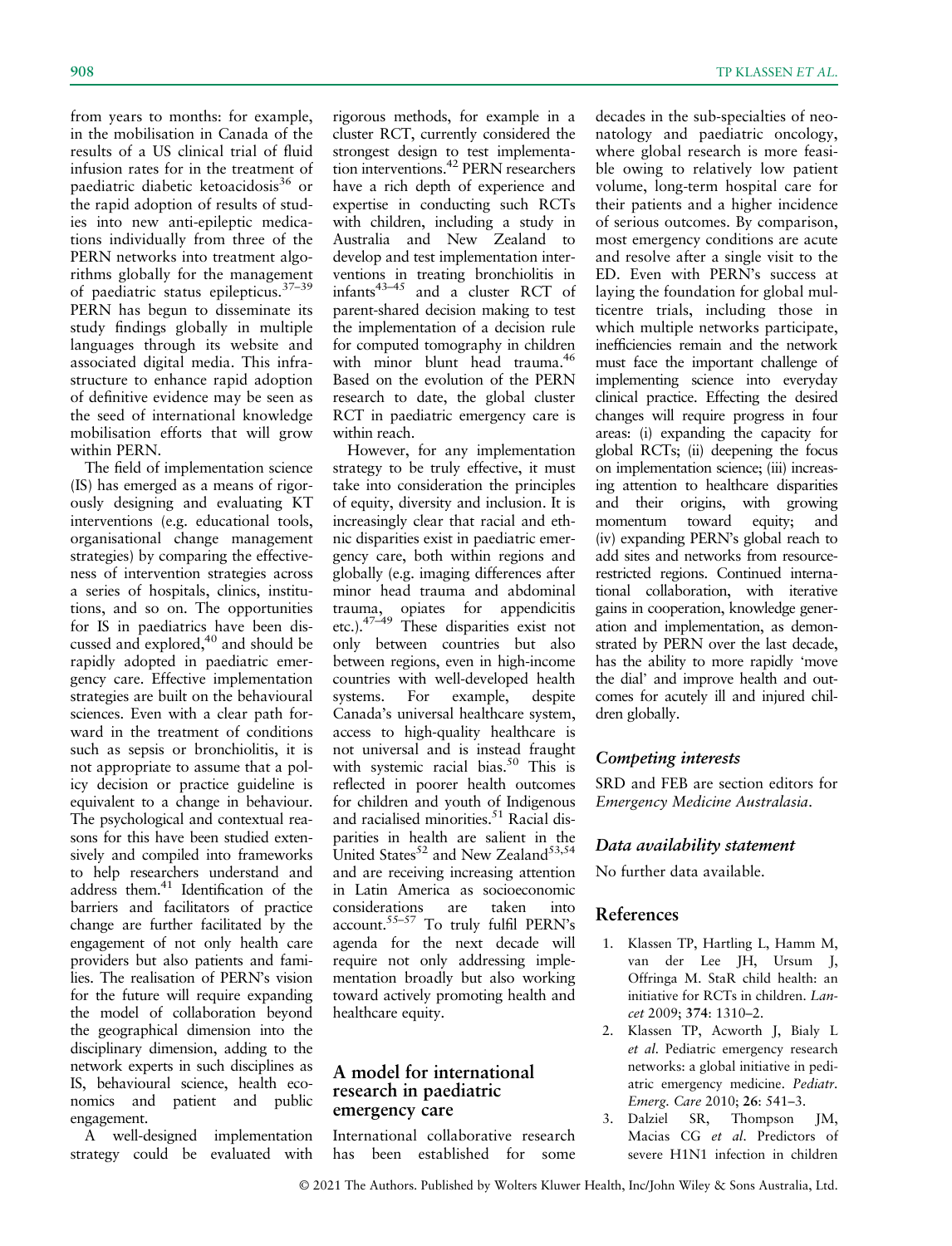presenting within pediatric emergency research networks (PERN): retrospective case-control study. BMJ 2013; 347: f4836.

- 4. Balamuth F, Kittick M, McBride P et al. Pragmatic pediatric trial of balanced versus Normal saline fluid in sepsis: the PRoMPT BOLUS randomized controlled trial pilot feasibility study. Acad. Emerg. Med. 2019; 26: 1346–56.
- 5. Plint A. A randomized controlled trial comparing epinephrine and dexamethasone to placebo in the treatment of infants with bronchiolitis. Clinical Trial Registration. [clinicaltrials.gov](http://clinicaltrials.gov); 25 Mar 2020. Report No.: NCT03567473.
- 6. Funk AL, Florin TA, Dalziel SR et al. Prospective cohort study of children with suspected SARS-CoV-2 infection presenting to paediatric emergency departments: a Paediatric emergency research networks (PERN) study protocol. BMJ Open 2021; 11: e042121.
- 7. PECARN. The pediatric emergency care applied research network (PECARN): rationale, development, and first steps. Pediatr. Emerg. Care 2003; 19: 185–93.
- 8. Dayan P, Chamberlain J, Dean JM, Maio RF, Kuppermann N. The pediatric emergency care applied research network: Progress and update. Clin. Pediatr. Emerg. Med. 2006; 7: 128–35.
- 9. Bialy L, Plint A, Zemek R et al. Pediatric emergency research Canada: origins and evolution. Pediatr. Emerg. Care 2018; 34: 138–44.
- 10. Babl F, Borland M, Ngo P et al. Paediatric research in emergency departments international collaborative (PREDICT): first steps towards the development of an Australian and New Zealand research network. Emerg. Med. Australas. 2006; 18: 143–7.
- 11. Mintegi S, Lyttle MD, Maconochie IK et al. From cradle to adolescence: the development of research in European pediatric emergency medicine. Eur. J. Emerg. Med. 2014; 21: 24–9.
- 12. Bressan S, Titomanlio L, Gomez B et al. Research priorities for European paediatric emergency medicine. Arch. Dis. Child. 2019; 104: 869–73.
- 13. Lyttle MD, O'Sullivan R, Hartshorn S et al. Pediatric emergency research in the UK and Ireland (PERUKI): developing a collaborative for multicentre research. Arch. Dis. Child. 2014; 99: 602–3.
- 14. Mintegi S. Research in pediatric emergency medicine: the research network of the Spanish Society of Pediatric Emergencies. Emergencias 2012; 24: 238–40.
- 15. Grupo de Trabajo RIDEPLA, Rino PAS, Clavijo M et al. [www.slepe.](http://www.slepe.web) [web](http://www.slepe.web) 2020. [Cited 11 Apr 2021.] Available from URL: [https://www.](https://www.slepeweb.org/es/institucional/investigacion) [slepeweb.org/es/institucional/](https://www.slepeweb.org/es/institucional/investigacion) [investigacion](https://www.slepeweb.org/es/institucional/investigacion)
- 16. Kohn Loncarica G, Buamscha D, Fagalde G et al. Pediatric emergency medicine specialty: welcome! Arch. Argent. Pediatr. 2018; 116: 298–300.
- 17. Schuh S, Babl FE, Dalziel SR et al. Practice variation in acute bronchiolitis: a pediatric emergency research networks study. Pediatrics 2017; 140: e20170842.
- 18. Mintegi S, Dalziel SR, Azkunaga B et al. International variability in gastrointestinal decontamination with acute poisonings. Pediatrics 2017; 140: e20170006.
- 19. Freire G, Kuppermann N, Zemek R et al. Predicting escalated care in infants with bronchiolitis. Pediatrics 2018; 142: e20174253.
- 20. Mintegi S, Azkunaga B, Prego J et al. International epidemiological differences in acute poisonings in pediatric emergency departments. Pediatr. Emerg. Care 2019; 35: 50–7.
- 21. Zipursky A, Kuppermann N, Finkelstein Y et al. International practice patterns of antibiotic therapy and laboratory testing in bronchiolitis. Pediatrics 2020; 146: e20193684.
- 22. Gonzalez-Urdiales P, Kuppermann N, Dalziel SR et al. Pediatric intentional self-poisoning evaluated in the emergency department: an international study. Pediatr. Emerg. Care 2020. [https://doi.org/10.1097/PEC.](https://doi.org/10.1097/PEC.0000000000002141) [0000000000002141.](https://doi.org/10.1097/PEC.0000000000002141)
- 23. Alisic E, Hoysted C, Kassam-Adams N, Landolt MA et al. Psychosocial care for injured children: worldwide survey among hospital emergency department staff. J. Pediatr. 2016; 170: 227–33.e1-6.
- 24. Nagler J, Auerbach M, Monuteaux MC et al. Exposure and confidence across critical airway procedures in pediatric emergency medicine: an international survey study. Am. J. Emerg. Med. 2021; 42: 70–7.
- 25. Craig SS, Auerbach M, Cheek JA et al. Preferred learning modalities and practice for critical skills: a global survey of paediatric emergency medicine clinicians. Emerg. Med. J. 2019; 36: 273–80.
- 26. Craig SS, Auerbach M, Cheek JA et al. Exposure and confidence with critical nonairway procedures: a global survey of pediatric emergency medicine physicians. Pediatr. Emerg. Care 2020. [https://doi.org/](https://doi.org/10.1097/PEC.0000000000002092) [10.1097/PEC.0000000000002092](https://doi.org/10.1097/PEC.0000000000002092).
- 27. Craig S, Babl FE, Dalziel SR et al. Acute severe paediatric asthma: study protocol for the development of a core outcome set, a pediatric emergency Reserarch networks (PERN) study. Trials 2020; 21: 72.
- 28. Florin TA, Tancredi DJ, Ambroggio L et al. Predicting severe pneumonia in the emergency department: a global study of the pediatric emergency research networks (PERN)—study protocol. BMJ Open 2020; 10: e041093.
- 29. GHO | By category | Causes of child death [Online]. [Cited 11 Apr 2021.] Available from URL: [https://www.](https://www.who.int/data/gho/data/themes/topics/topic-details/GHO/child-mortality) [who.int/data/gho/data/themes/topics/](https://www.who.int/data/gho/data/themes/topics/topic-details/GHO/child-mortality) [topic-details/GHO/child-mortality](https://www.who.int/data/gho/data/themes/topics/topic-details/GHO/child-mortality)
- 30. Provincial Court of Manitoba. Report on inquest and recommendations of The Honourable Judge Don Slough in the matter or The Fatality Inquiries Act and in the matter of Drianna Ross (deceased); 2015. [Cited 11 May 2021.] Available from URL: [http://](http://www.manitobacourts.mb.ca/site/assets/files/1051/ross_dianna.pdf) [www.manitobacourts.mb.ca/site/](http://www.manitobacourts.mb.ca/site/assets/files/1051/ross_dianna.pdf) assets/fi[les/1051/ross\\_dianna.pdf](http://www.manitobacourts.mb.ca/site/assets/files/1051/ross_dianna.pdf)
- 31. Kissoon N, Carapetis J. Pediatric sepsis in the developing world. J. Infect. 2015; 71: S21–6.
- 32. Fleischmann-Struzek C, Goldfarb DM, Schlattmann P, Schlapbach LJ, Reinhart K, Kissoon N. The global burden of paediatric and neonatal sepsis: a systematic review. Lancet Respir. Med. 2018; 6: 223–30.
- 33. Jabornisky R, Saenz SS, Capocasa P et al. Epidemiological study of pediatric severe sepsis in